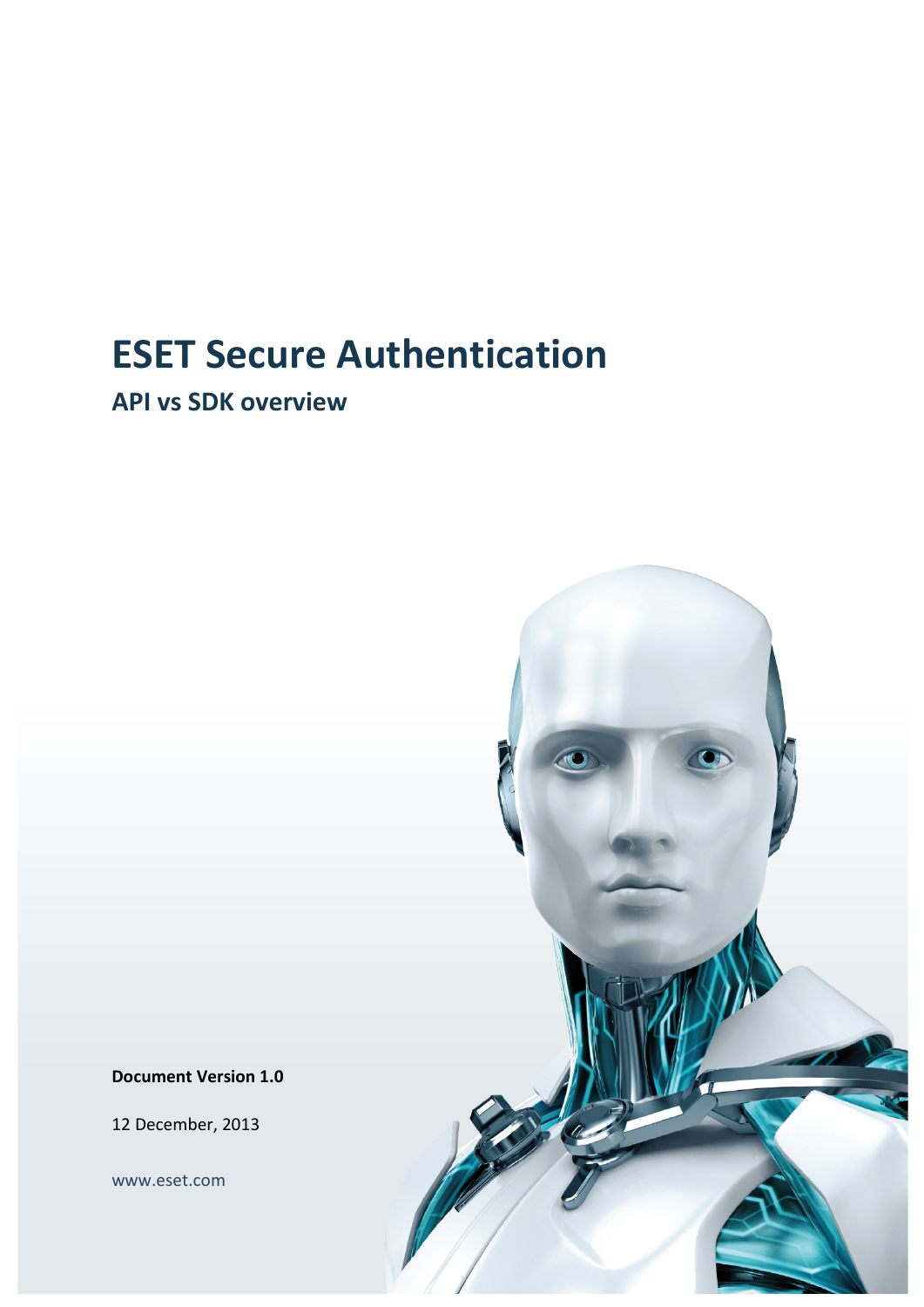## **Summary**

ESET Secure Authentication already comes with an Authentication API. This allows clients to protect more than Microsoft applications and VPN's. They can integrate ESA's two factor authentication into logon for custom built applications such as intranets, client-portals, CRM, accounting systems and many more with a few simple lines of code. It builds on the Active Directory product and uses the same storage and user management tools.

The ESET Secure Authentication SDK allows deeper integration for similar custom/bespoke applications using the client's own storage and management. Authentication can be added to points other than logon e.g. orders processing, password change etc.

Full details are contained in the SDK documentation and Sales Enablement material.

This document gives a simple high-level summary of the differences between the API and the SDK.

| <b>Feature</b>                                              | <b>API</b> | <b>SDK</b> |
|-------------------------------------------------------------|------------|------------|
| Provides two-factor authentication                          | v          |            |
| Meets compliance standards                                  |            |            |
| Provisions users via ESET's provisioning server             |            |            |
| Uses ESET Secure Authentication mobile app to generate OTPs |            |            |
| Designed for custom applications                            |            |            |
| Can be used to protect log-on                               |            |            |
| Requires developer to add to custom applications            |            |            |
| Can be used to protect processes other than logon           |            |            |
| Part of the standard ESET Secure Authentication product     |            |            |
| Standard pricing model                                      |            |            |
| Requires very little development to integrate               | V          |            |
| Requires Active Directory                                   |            |            |
| Stores user data in Active Directory                        | v          |            |
| Stores user data in client's own database                   |            |            |
| Client can use own SMS gateway                              |            |            |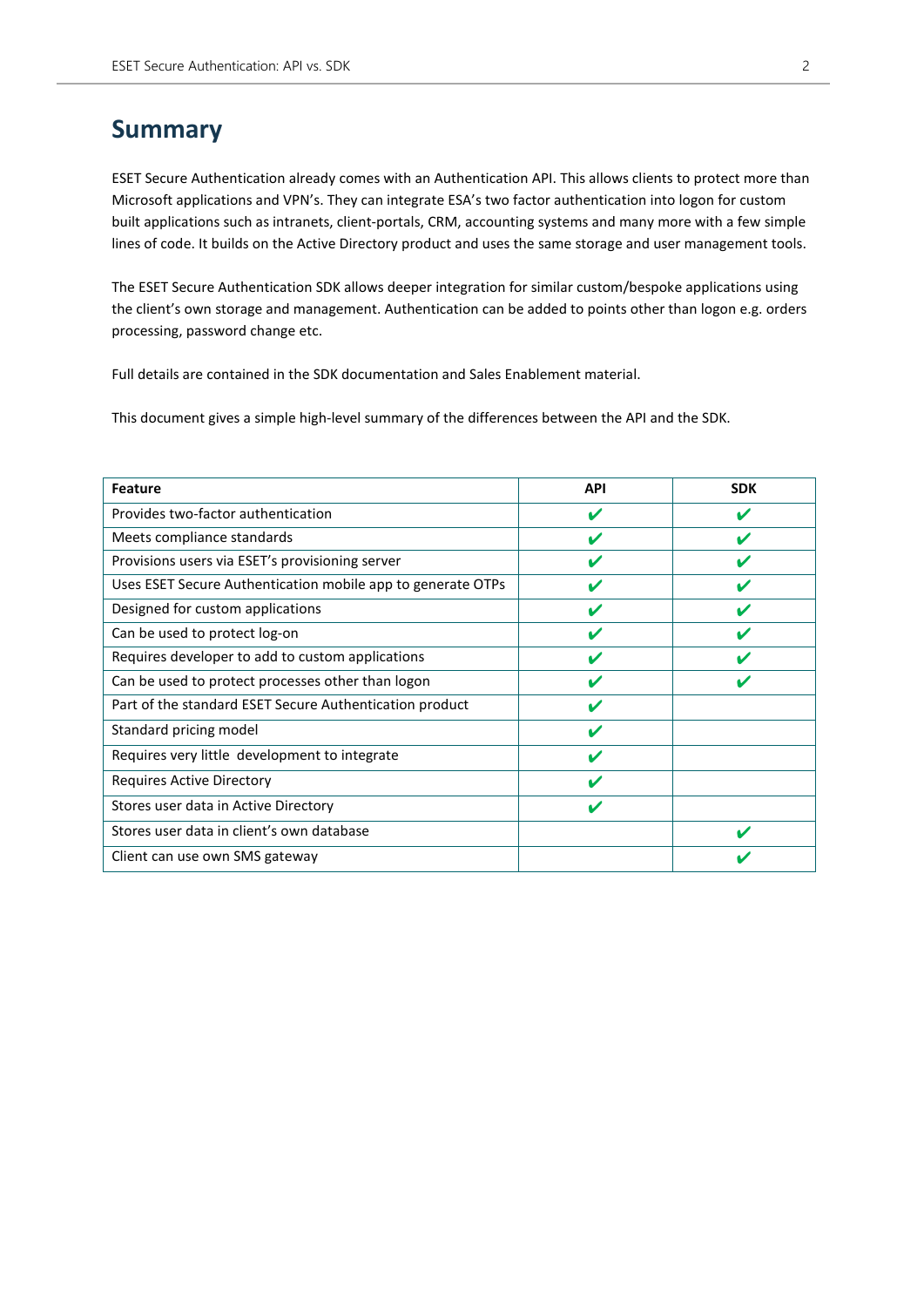API and SDK – common elements: